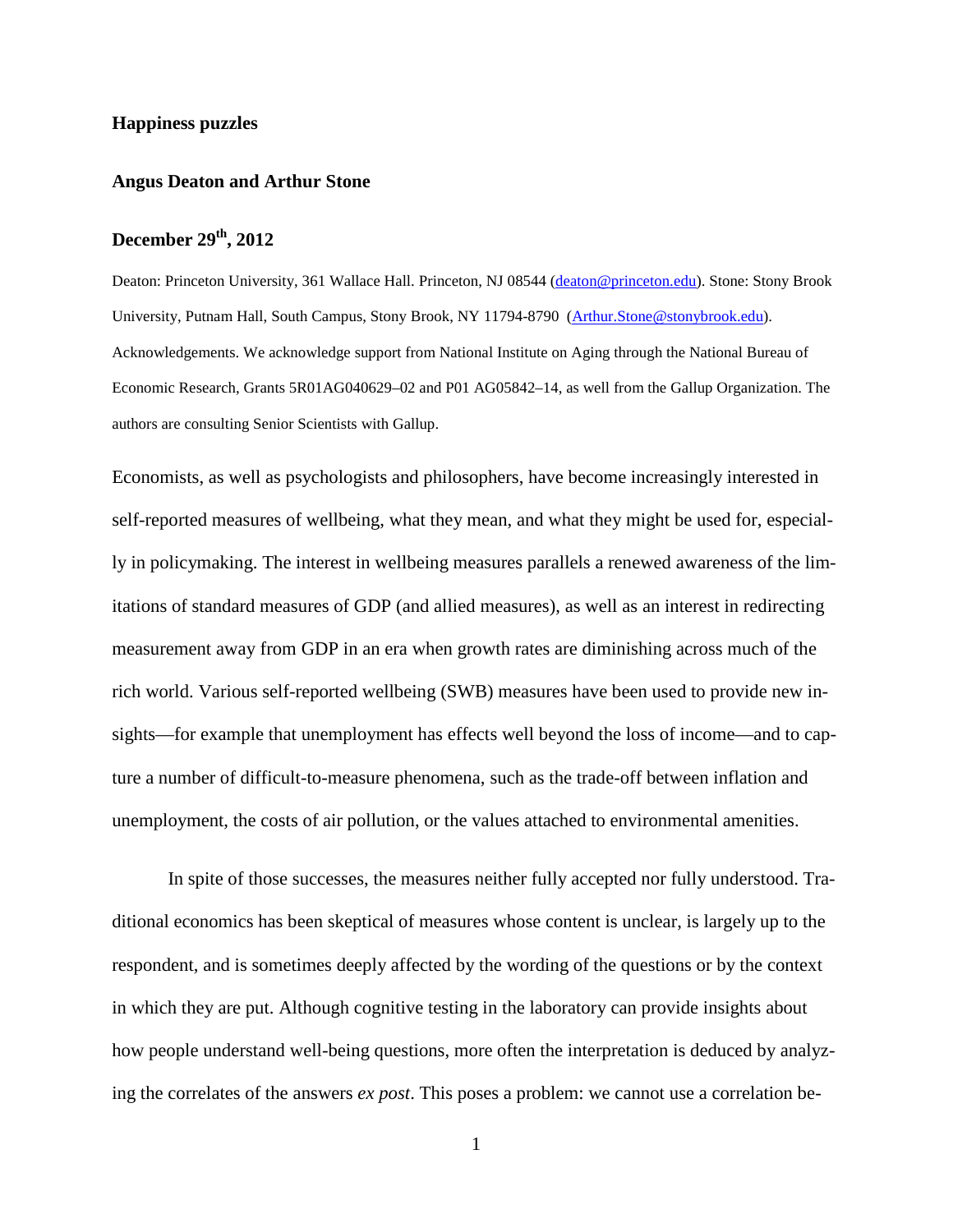tween a SWB measure and a variable *X* both to validate the measure *and* to claim that we have demonstrated the welfare consequences of *X*. One symptom is what we refer to as the "happiness fork:" that results that conform to standard welfare analysis (left fork)—that income, education and health are linked to SWB—are taken as support for SWB measures, while results that do not so conform (right fork)—that unemployment is much worse than the loss of income would imply, or that people hate to commute—are *also* taken as supportive and indeed demonstrative of the superiority of the SWB measures. Such interpretations are unlikely to persuade skeptics.

Rather than argue for one fork or the other, this paper looks at several SWB findings that are, on the face of it, internally contradictory, or that appear to contradict well-based if conventional judgments about what is or is not good for people. Those who see happiness as the *only* good, and who believe that SWB measures capture it, simply see these conventional judgments as mistaken. For those of us not so committed, we are likely to modify our interpretation of the measures, or the place that happiness plays in wellbeing, or both. From whatever perspective, internal contradictions need to be worked out, a process that is likely to be productive. Maintain a distinction throughout between evaluative and hedonic wellbeing.

#### **I. A Relative Income and Wellbeing Puzzle**

There is a large literature, using data from the US, Canada, Europe, and developing countries in which researchers have regressed a wellbeing measure on both individual income and average income over some local area that is taken to include the people to whom the individual compares him or herself. In these regressions, individual income invariably has a positive effect, while local income has a negative effect, sometimes equal and opposite to the positive effect of own income. The United Nations *World Happiness Report* (pp. 60–66) documents these general findings summarizing dozens of studies using panel and cross-sectional data, only a few of which are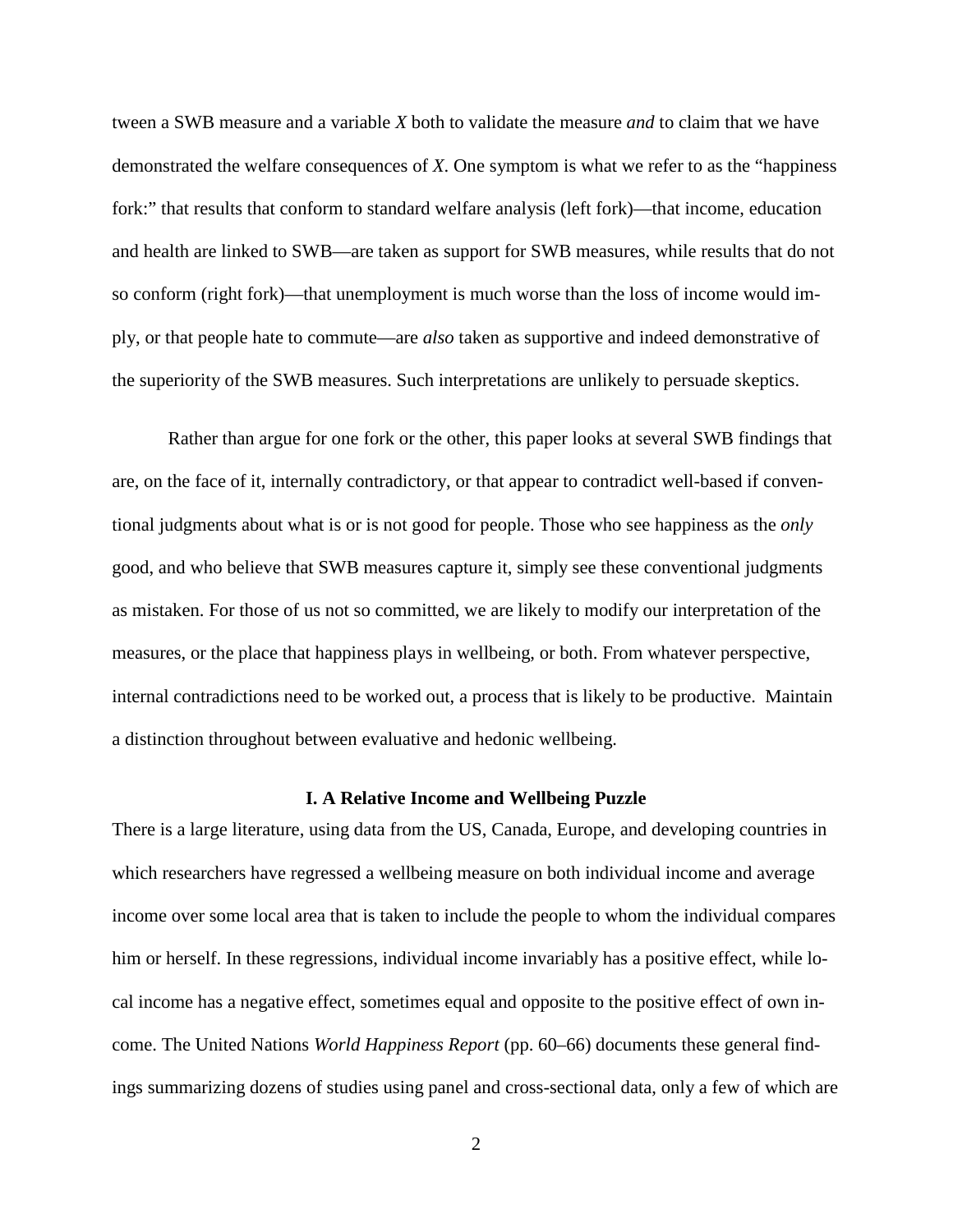in contradiction. If these findings are correct, they imply that the cross-sectional response of SWB to income overstates a long-run time-series response in which incomes rise together, and that economic growth may fail to increase in SWB, as long claimed by Richard Easterlin. They also imply that individual incomes cause negative externalities to others, which could be used to justify Pigovian income taxes to discourage people from working hard and so harming others.

Our first puzzle is that, in our very large data sets, we can find no evidence for this apparently well-established conclusion. We investigate using two data sets, from the US, the Gallup Healthways Wellbeing Index survey, which has surveyed 1,000 randomly selected Americans every day since January 2008, and from the world as a whole, the Gallup World Poll, which has asked similar questions of 1,000 or more people in each of 160 countries beginning in 2006.

We look at two different ways of measuring wellbeing, an evaluative measure, the Cantril ladder, and a hedonic measure, daily happiness. The former invites respondents to rate their lives on a "ladder" with eleven steps, marked from 0, which represents the worst possible life for you, to 10, which represents the best possible life for you. Answering such a question requires the respondent to think about their life and interpret the question. We also look at a dichotomous measure in response to the question "Did you experience a lot of happiness yesterday?" This is one of a number of hedonic questions, which should be distinguished from the evaluative question in the ladder. Hedonic questions do not require the cognitive effort required to answer evaluative questions, they refer to different aspects of experience, and often have different correlates. For example, hedonic measures are uncorrelated with education, vary over the days of the week, improve with age, and respond to income only up to a threshold. Evaluative measures remain correlated with income even at high levels of income, are strongly correlated with education, are often U-shaped in age, and do not vary over the days of the week, Stone et al (2010), Kahneman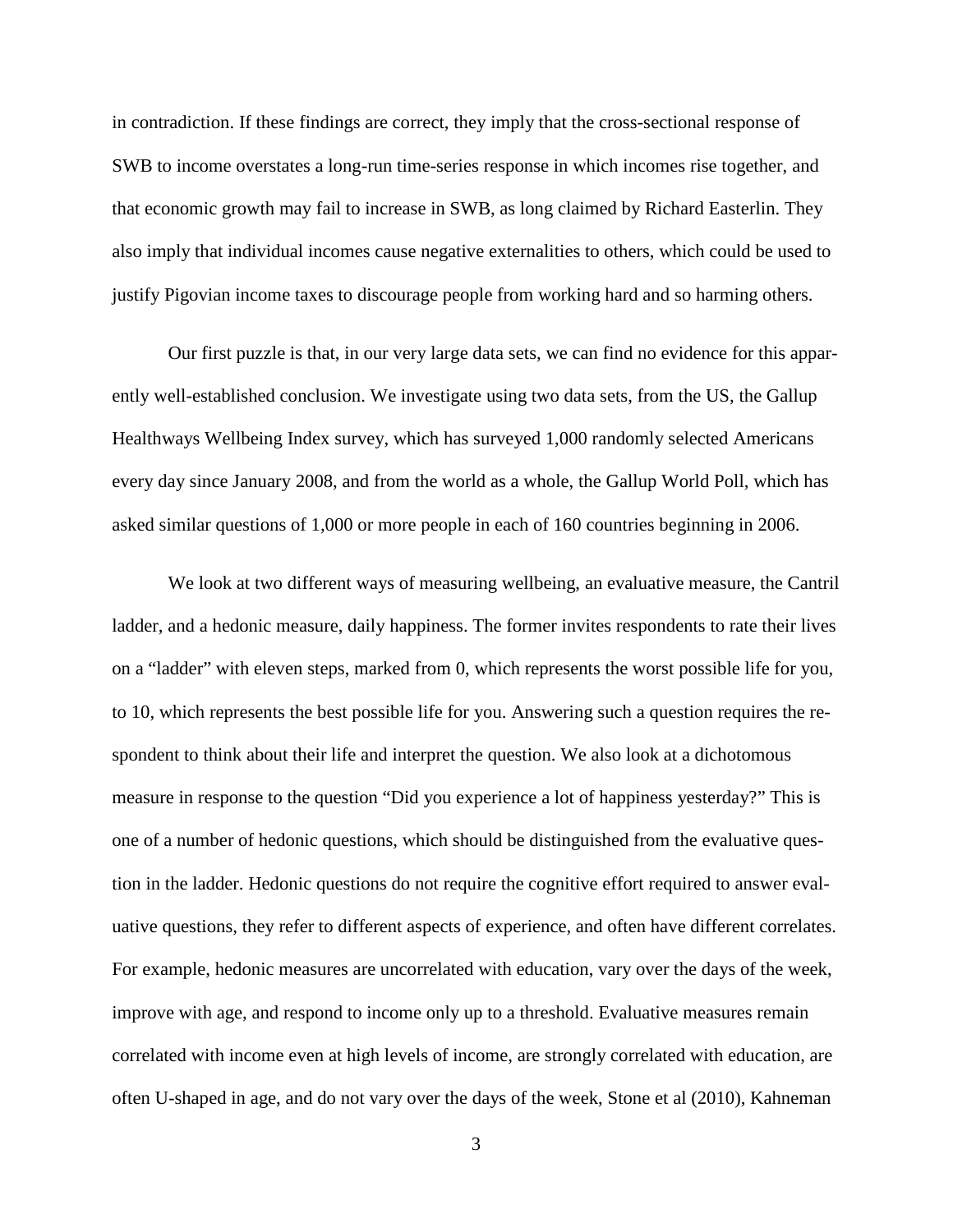and Deaton (2010). The important distinction between evaluative and hedonic wellbeing renders unhelpful the portmanteau use of the term "happiness."

We explore the relationship between SWB and income at various levels of aggregation. If, for example, an individual's relative income comparators live in the same county, the effects of income on SWB should be higher in the micro data than when we look at effects of *county* average income on *county* average wellbeing. More formally, if an individual's outcome is positively and linearly related to individual log income and negatively to county average log income, we will obtain the coefficient on individual income from a regression of the outcome on log income and a county fixed effect. When we run a regression on averaged county-level data, the coefficient on county average log income will be the difference between the individual and group coefficients, potentially zero if only relative income matters.

The results at various levels of aggregation—persons, zip codes, counties, congressional districts, cities (Metropolitan Statistical Areas), and states—are shown in the top panel of Table 1. Consider first the ladder, our measure of evaluative wellbeing. In the micro data, the coefficient of log income on the ladder measure is 0.51; the regression controls for age groups, sex, and race, plus zipcode fixed effects. For all aggregations but zip codes, the coefficients are lower than in the micro data, and (arguably) decline modestly as the level of aggregation increases, though the state level coefficient is higher than the MSA level coefficient. If we interpret the coefficients as the difference in the effects of individual and average incomes, the maximum scope for the latter is quite small, less than a fifth of the effect of individual (log) income. There is no evidence at all for the idea that the positive effects of income on life evaluation are completely offset by negative effects of average income at any of the geographical areas considered here. Indeed, the zip code level analysis throws up an effect that is *higher* than in the micro re-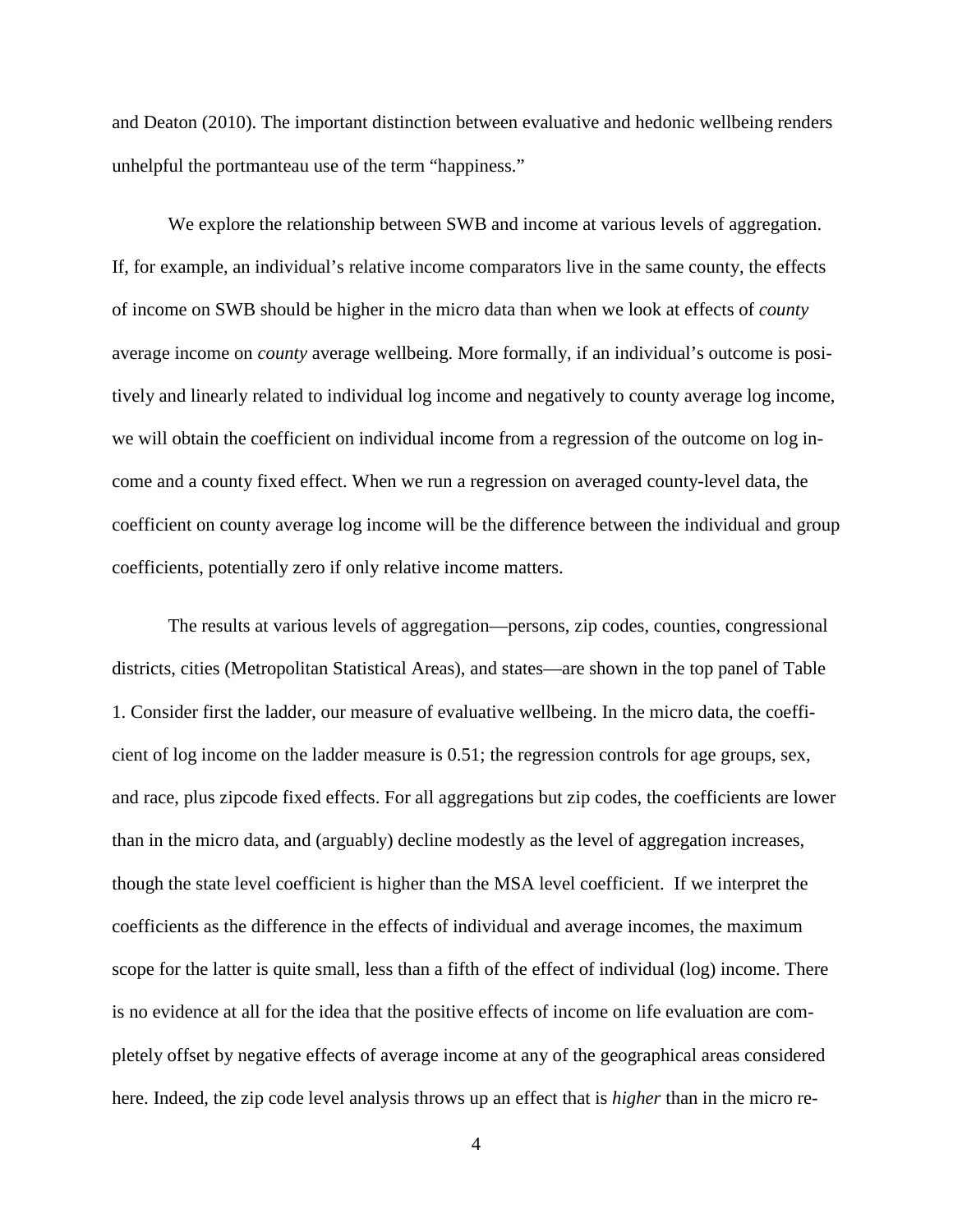gression. One explanation is that living with rich people provides public goods—parks, schools, libraries, etc.—that enhance evaluative wellbeing. Another possibility is that life evaluation depends not on current but permanent income, and that the latter is better proxied by the zipcode average than by own income. There is no evidence that average zipcode income has a depressing effect on evaluative wellbeing and yet it is surely here, among people that one is most likely to know, that relative income theory has the greatest plausibility.

|                          | Ladder  |         |           | Happiness |          |           |
|--------------------------|---------|---------|-----------|-----------|----------|-----------|
| <b>USA</b>               | $\beta$ | s.e.    | # obs     | $\beta$   | s.e.     | # obs     |
|                          |         |         |           |           |          |           |
|                          |         |         |           |           |          |           |
| Person level data        | 0.508   | (0.002) | 1,083,971 | 0.043     | (0.0004) | 1,084,890 |
| Averages by:             |         |         |           |           |          |           |
| Zipcode                  | 0.627   | (0.011) | 7,735     | 0.037     | (0.002)  | 7,735     |
| County                   | 0.507   | (0.018) | 2,353     | 0.031     | (0.003)  | 2,353     |
| <b>Congress District</b> | 0.491   | (0.032) | 470       | 0.023     | (0.004)  | 470       |
| <b>MSA</b>               | 0.401   | (0.039) | 365       | 0.012     | (0.005)  | 365       |
| <b>State</b>             | 0.419   | (0.136) | 51        | $-0.010$  | (0.015)  | 51        |
| World                    |         |         |           |           |          |           |
| Person level data        | 0.554   | (0.003) | 639,431   | 0.054     | (0.0008) | 504,543   |
| Country averages         | 0.675   | (0.078) | 160       | 0.034     | (0.034)  | 160       |

**Table 1: Self-reported well-being and relative income**

Notes: Regressions have either the ladder or happiness as the dependent variable, and we report the coefficient on log income. Regressions include controls for sex, age groups, and white/non-white (US only). Person level US regressions contain zipcode dummies, and person level world regressions contain country dummies. Counties and zipcodes are excluded if there are fewer than 50 people in the sample. The happiness question was not asked in all rounds of the World Poll, which accounts for the fewer number of observations in the world data.

The World results for the ladder are uncannily like the US results. The person level coefficient is 0.55, as opposed to 0.51 in the US, and the cross-country effect is 0.68, exactly what we would suppose if there are positive spillovers from having rich people nearby, and exactly the opposite of what would happen if rich people nearby create a negative externality.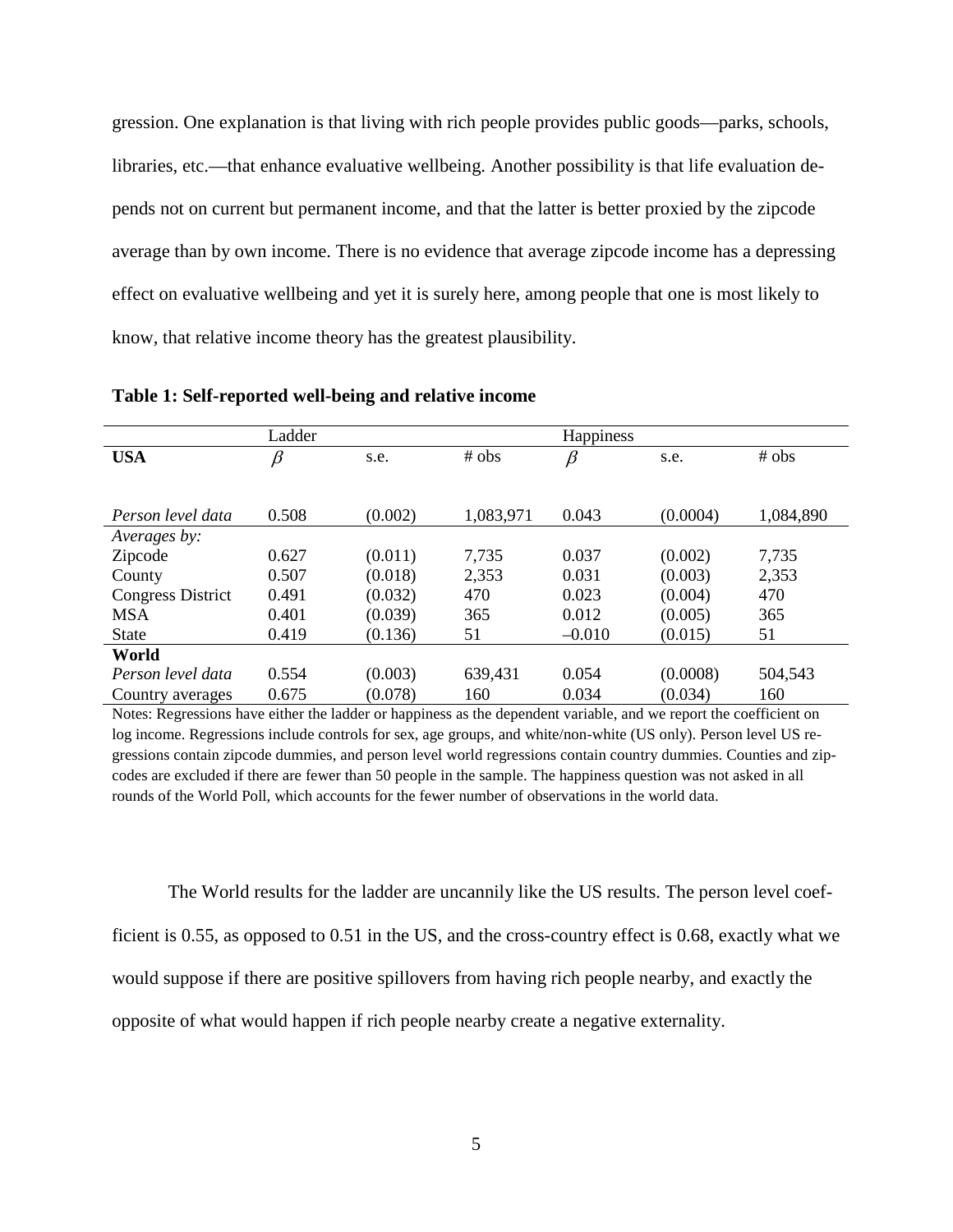The results for our hedonic measure, daily happiness, conform more closely to the predictions of the relative income story. The coefficient on log income of 0.043 (remember the scale for happy is 0 to 1, not 0 to 11 as for the ladder), and declines steadily with the level of aggregation becoming negative and insignificant at the level of states. Another story is that hedonic happiness, unlike life evaluation, is more closely related to transitory than to permanent income. Aggregation over larger units annihilates an increasingly large share of transitory income and drives down the coefficient on income. Either explanation is consistent with the evidence, as well as with the sharp decline in the effects of income on daily happiness in the global data as we move from within to across countries. Graphical examination of the global data shows that the cross-country coefficient is as high as it is because of the presence of a few very unhappy countries at the bottom of the world income distribution together with one very rich, reportedly very happy country (the US). Over a broad range of per capita GDP levels, aggregate happiness is unrelated to aggregate income; the countries of the former Soviet Union are among the unhappiest in the world, unhappier than either Congo, Benin, or Chad, for example, and Italy and Denmark are unhappier than Mozambique, Sudan, and Rwanda. These results cast serious doubt on using (the hedonic version of) happiness to provide an overall assessment of human wellbeing. While it makes sense for SWB measures to paint a different picture than GDP, it is hard to credit a measure that says that Denmark is worse off than Rwanda; being happy is a good thing, but other things surely outweigh it in any credible overall assessment of life. Life evaluation measures, such as the ladder measure analyzed here, do not share this particular problem.

The reconciliation of the results in Table 1 with the large number of contradictory results in the literature is beyond the scope of this short paper. More substantively, the standard insights from permanent income theory seem promising for interpreting the wellbeing data, and offer an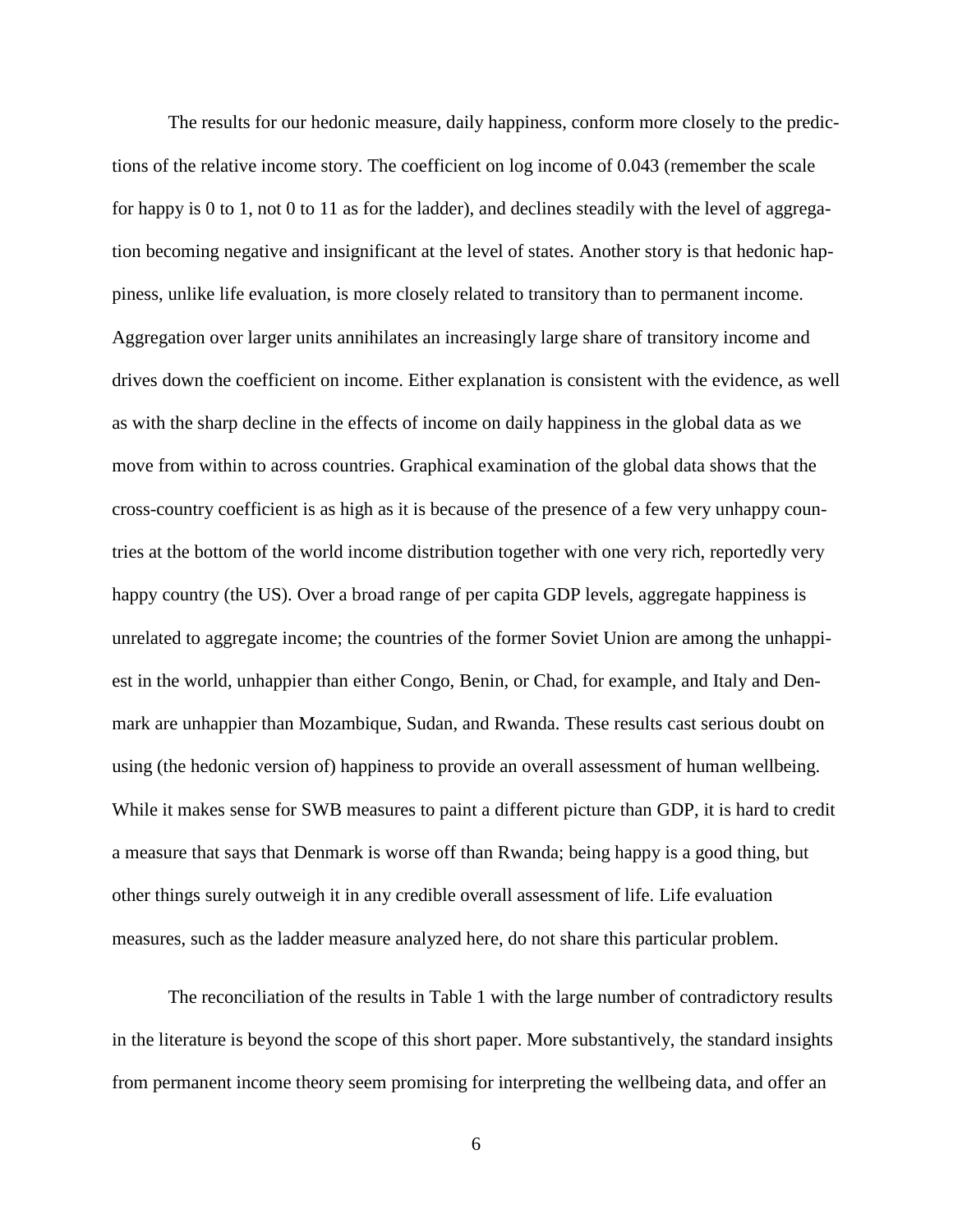alternative to the relative income theory, just as was the case in consumption theory half a century ago. Yet our results should highlight that the relative income story is inconsistent with at least these data, and cannot be used to support the view that income generates externalities for others, or that universal growth will leave wellbeing unaffected.

## **II. Is religion good for you? An aggregation puzzle**

Many previous studies have found that more religious individuals have higher wellbeing; our second puzzle is that this finding does not carry through to comparison of more or less religious places. Idler and Kasl (1997) discuss the interpretative, regulative, and integrative functions of religion. Religion provides meaning to life, especially in times of difficulty, religion regulates conduct and promotes behaviors that are good for health and wellbeing, but which might be difficult to adhere to on one's own, and religion may provide direct help, in the form of healthcare or education, particularly under circumstances where provision by the state is absent or limited. Religion provides social capital through churchgoing, and Chaeyoon Lim and Robert Putnam (2010) have argued that friends from church promote happiness more effectively than friends in general.

We use the Gallup data to examine the correlates of "religiosity," defined by the yes/no answer to the question of whether religion is an important part of your daily life. In the US, 66 percent of people answer this question positively; across US states, the fraction varies from 41 percent in Vermont to 87 percent in Mississippi. Across the world, 65 percent of people answer positively, with a range from less than 20 percent in Sweden, China, Estonia and Denmark, to more than 98 percent in Niger, Mauritania, Egypt, Malawi, Sri Lanka, Bangladesh and Somalia.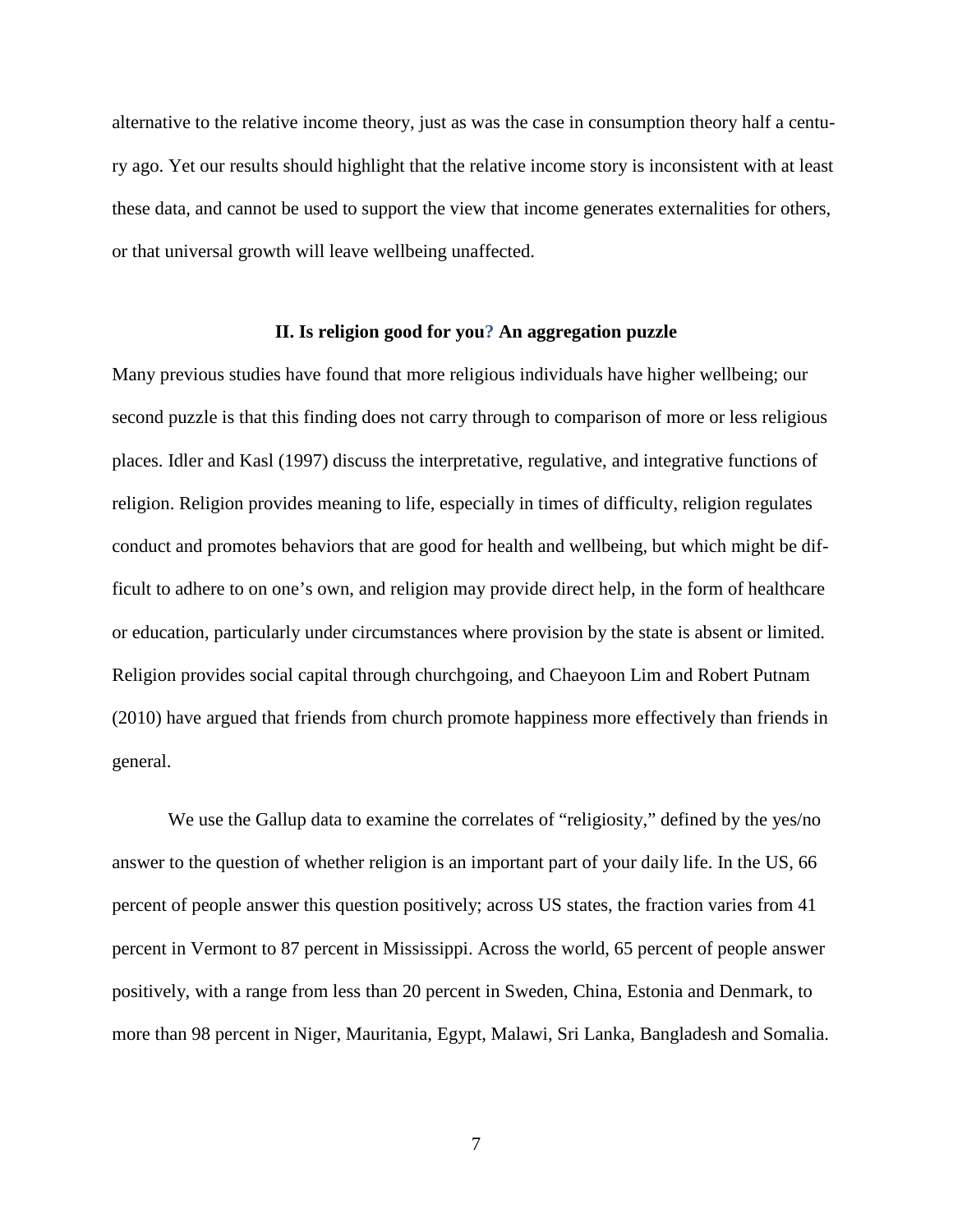The US, although close to the world average overall, is much more religious than most other rich countries.

|                          | Ladder   |         |           | <b>Happiness</b> |          |           |
|--------------------------|----------|---------|-----------|------------------|----------|-----------|
| World: within            | ß        | s.e.    | # obs     | B                | s.e.     | # obs     |
| countries                |          |         |           |                  |          |           |
| No income control        | 0.039    | (0.006) | 796,121   | 0.044            | (0.002)  | 560,396   |
| Log income control       | 0.073    | (0.007) | 595,630   | 0.049            | (0.002)  | 469,846   |
| <b>Between countries</b> |          |         |           |                  |          |           |
| No income control        | $-0.550$ | (0.428) | 159       | 0.125            | (0.072)  | 152       |
| Income control $(1)$     | 0.264    | (0.329) | 159       | 0.186            | (0.071)  | 152       |
| Income control $(2)$     | $-0.025$ | (0.334) | 155       | 0.165            | (0.071)  | 149       |
| <b>USA</b>               |          |         |           |                  |          |           |
| Person level data        | 0.248    | (0.004) | 1,388,404 | 0.041            | (0.0006) | 1,391,165 |
| Log income control       | 0.263    | (0.004) | 1,080,485 | 0.042            | (0.0007) | 1,081,420 |
| State averages           | $-0.059$ | (0.202) | 51        | 0.022            | (0.024)  | 51        |
| Log income control       | 0.368    | (0.188) | 51        | 0.062            | (0.025)  | 51        |

### **Table 2: Self-reported well-being and religiosity**

Notes: Regressions have either the ladder or happiness as the dependent variable, and we report the coefficient on religiosity. Regressions include controls for sex, age groups, and white/non-white (US only). Micro US regressions contain zipcode dummies, person level world regressions contain country dummies. In the bottom panel we show results for state averages: similar results were obtained for other levels of aggregation, with small or even negative effects without income controls, and positive, often significant, effects with income controls. Income control (1) uses the average of log income from the survey, while income control (2) uses the log of real chained GDP per capita in 2010 from the Penn World Table, Version 7.1.

Table 2 documents the evaluative and hedonic advantage for individuals who report that they are religious. Again, we begin with the ladder. The first rows of the table show that, within countries, there is a modest advantage in life evaluation among those who are more religious the effect is equivalent to less than a ten percent increase in income, though about 50 percent in the US—and that the effect is larger when income is controlled; within countries income is negatively correlated with religiosity. Looking across countries, the most religious countries have *lower* ladder values, which comes entirely from the fact that poorer countries are more religious and that income is strongly positively correlated with the ladder. Once log income is controlled for, there is an insignificant positive partial correlation between religion and the ladder if we use the average of log income from the survey itself, or an insignificant negative partial correlation if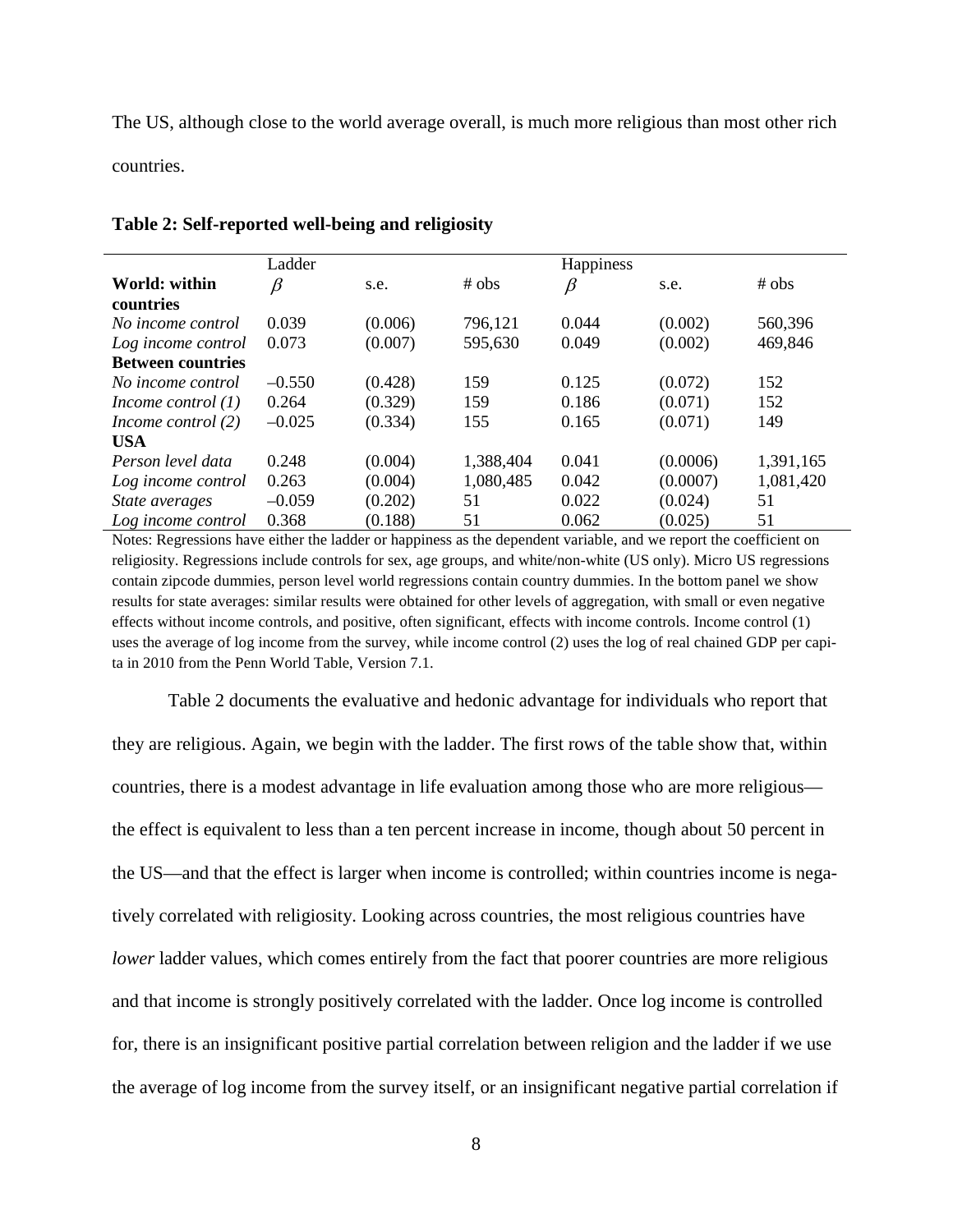we use log per capita GDP from the Penn World Table 7.1. In the US, religious states have lower average ladder values than non-religious states. Once again, the more religious states are sharply poorer, and once income is controlled, the positive effect of religiosity returns.

The sharpest puzzle here is why the religiosity advantage for individuals does not carry through to the country averages. There is *something* associated with religion in aggregate that offsets the effects of religiosity on individuals; this could be religion itself—if religion favors the in-group at the expense of the out-group—but there are many other possibilities, as we shall see. This puzzle parallels a similar puzzle with health; within countries, poor health is strongly negatively correlated with life evaluation yet, conditional on income, life expectancy adds nothing to the prediction of country average ladder scores, see Deaton (2008).

For daily happiness, these paradoxes do not exist. Religious people experience more happiness each day, and religious countries also experience more happiness on average. Religious Americans are happier, and religious states in America are happier. Controlling for income makes little difference to these results. In this case, judged by the correlations, daily happiness does better than evaluative wellbeing, but without understanding why, we have no basis for choosing between them.

The individual versus aggregate religion puzzle appears in another form in the American data. Religious people may have higher life evaluation and experience more daily happiness, and there is a large literature demonstrating that they are healthier, but more religious *states* experience more social pathologies, including crime, smoking, divorce rates, teen birth rates, venereal disease, and poor health, see David Myers (2012). Figure 1 plots state level data on age-adjusted murder rates (technically, deaths from assault, from the Centers for Disease Control for years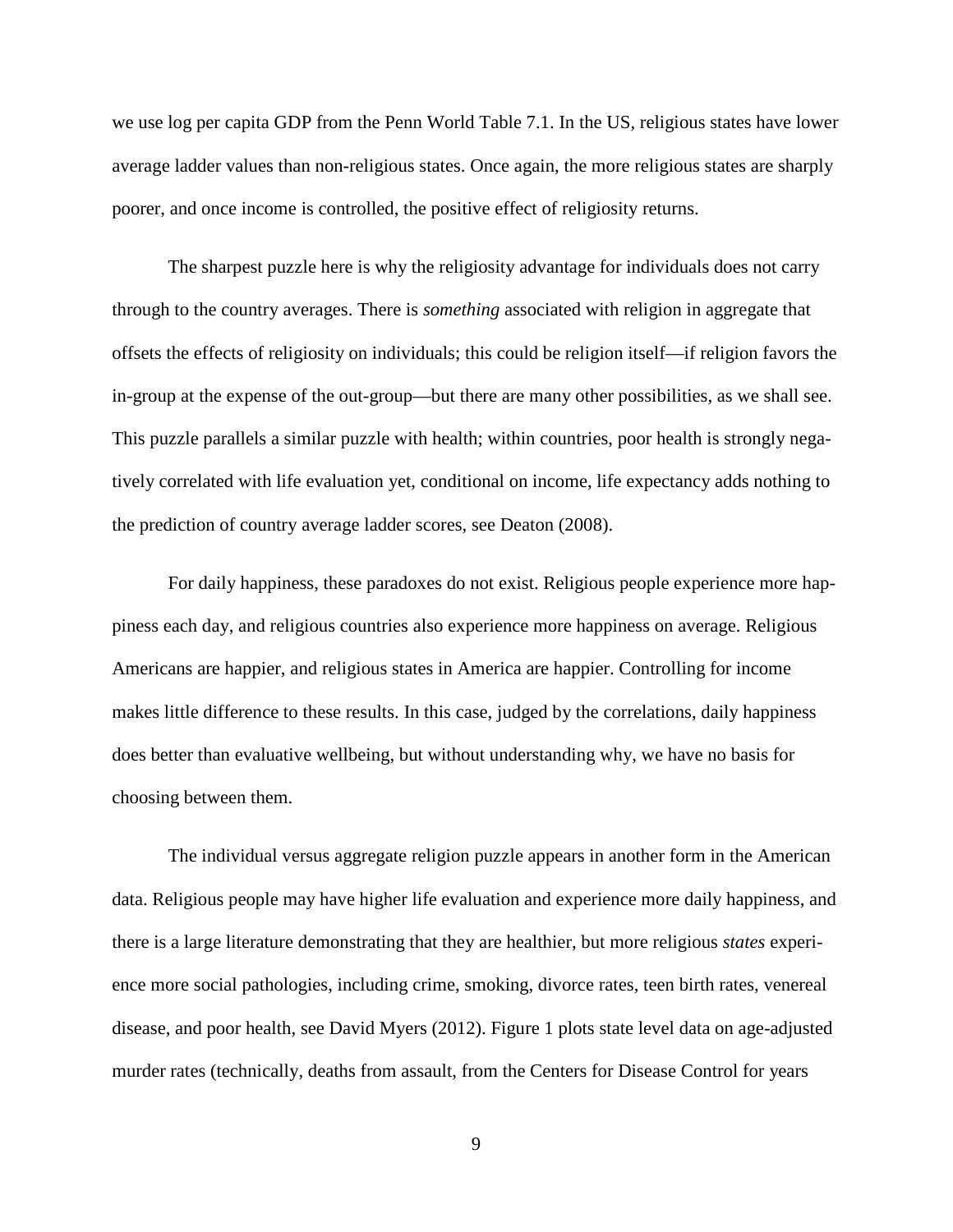2008–9) against the average religiosity data from the Gallup poll (excluding Washington, DC, as well as North Dakota where the two year murder rate is too small to be reliably estimated.) Note that murders are rare, only 5.6 per 100,000 people per year, and that while the correlation is high, 0.39, it is far from perfect, and there are very religious states (e.g. Utah) that enjoy the lowest murder rates. The correlation in the Figure is even stronger for all-cause mortality rates (0.72), for mortality from cardiovascular disease (0.68), and is about the same as murder for cancer mortality (0.38). The citizens of more religious states are generally unhealthier, not just more at risk of dying from assault.



**Figure 1: Religiosity and deaths by assault, 2008-09**

With fifty observations, it is easy enough to find spurious correlations, so we have replicated the results using county level data, including all counties for which the Gallup data have at least 50 observations; we have 3,094 matched counties with both Gallup and CDC data for the years 2008 and 2009.

A county-level regression of the age-

adjusted all-cause mortality rate on religiosity has a coefficient of 4.36 and a *t*-value of 24. A move from San Francisco County, California, where 31 percent of respondents said that religion was important in their daily lives, to one of the several counties in Georgia, Kansas, or Texas, where everyone said so, would increase the age-adjusted mortality rate by 3.01 deaths per 100, compared with a US average of 8.31, with a standard deviation over counties of only 1.45. The introduction of obvious possible confounders, like log income, fraction white, and even average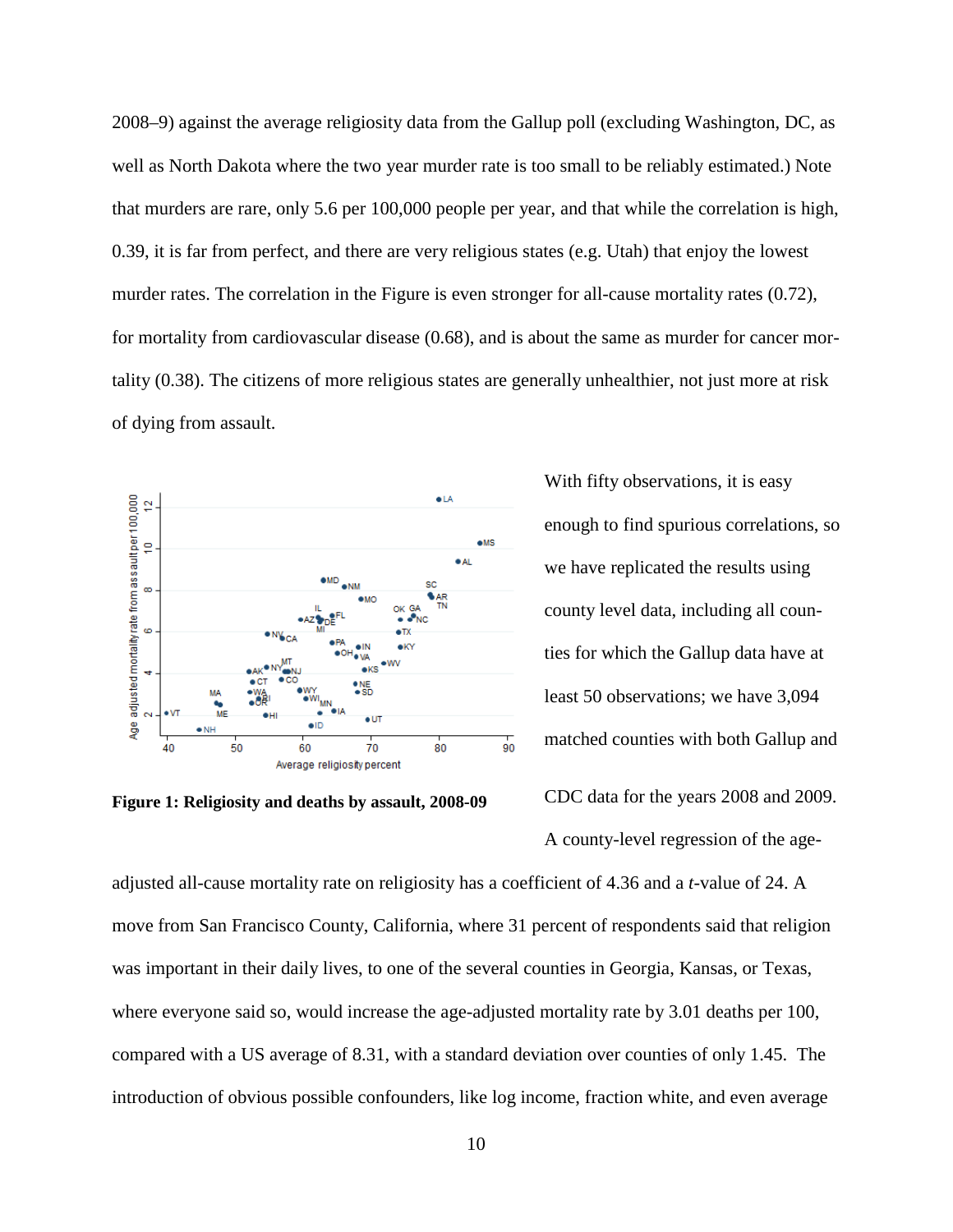daily happiness and average ladder values, reduce the effect to 2.84 (the coefficients on income, white, happiness and ladder are all negative; conditional on religion, mortality rates are negatively correlated with happiness, life evaluation, and fraction of the population that is white.)

Why might there be this sharp contradiction between religious people being happy and healthy, and religious places being anything but? As with the other puzzles in this paper, we can only suggest possibilities. One story is that religiosity is a response to a hostile environment, not the cause of it. People are religious in countries where incomes are low, disease is prevalent, personal insecurity is high, and where the state has little capacity or control, so that there are low quality and/or ineffective public services. Religion provides a partial refuge, from disease and distress when it can, and a promise of relief in the next world when it cannot. As states gain capacity to provide for the economic and personal security of their citizens, religiosity declines, and this is one version of the secularization hypothesis, see in particular Ronald Ingelhart and Pippa Norris (2001). This theory does relatively little to explain why the US is so religious compared with other rich countries, but does a much better job of explaining variations within the US, as we have seen.

#### **III. Other puzzles and conclusions**

We have discussed two unresolved puzzles that we believe deserve further attention. There are many others. The most famous is the Easterlin paradox that in spite of the positive effect of income on life evaluation and on happiness, there appears to have been little effect of economic growth. That there is a paradox at all has been robustly challenged by Daniel Sacks, Betsey Stevenson, and Justin Wolfers (2012), and Easterlin's counter-evidence rests heavily on long-run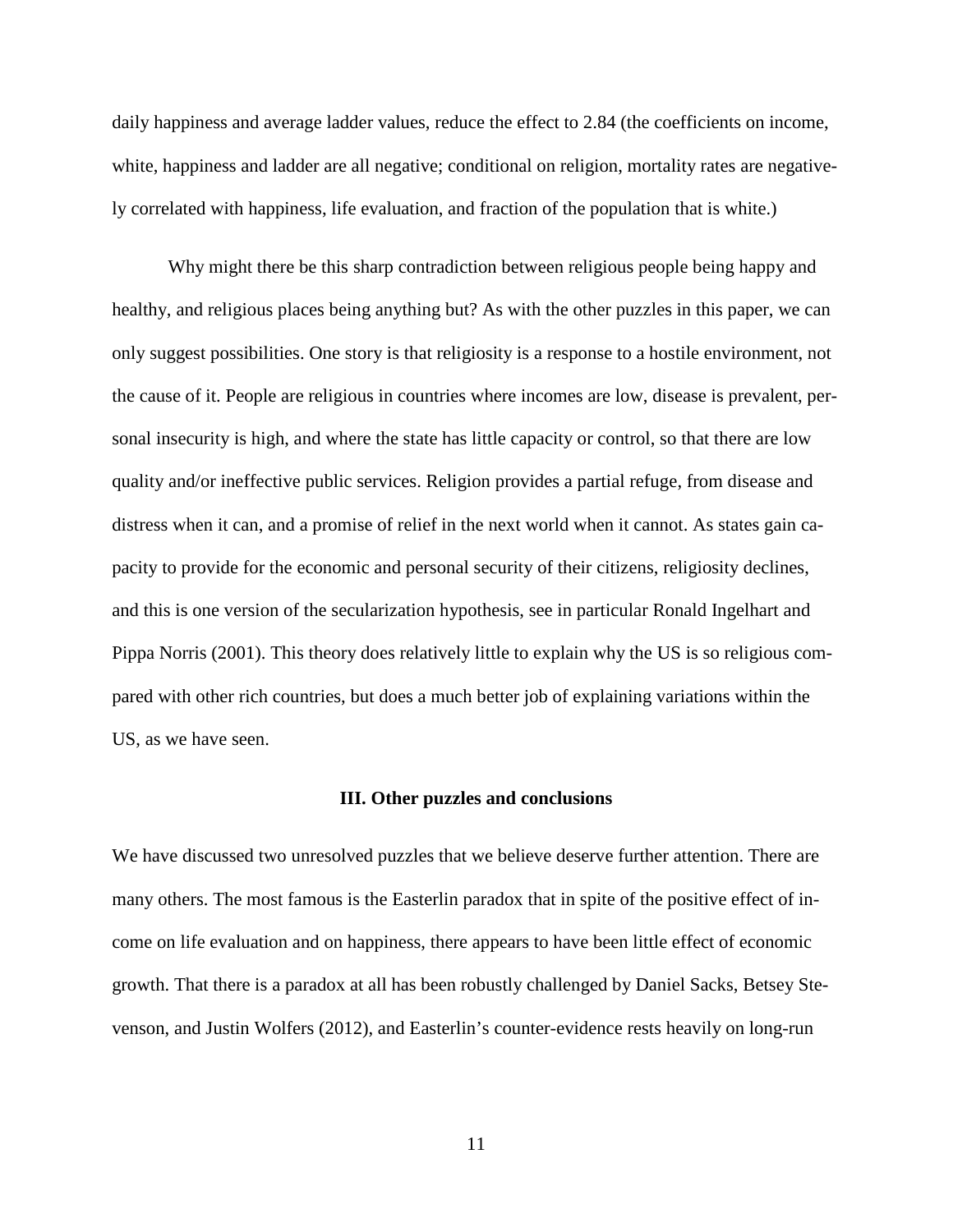Chinese data of dubious comparability. This literature typically does not make the distinction between evaluative and hedonic measures that is so important here.

Other puzzles concern conflicts between human agency and the evaluation of that agency, as when greater autonomy for women is associated with a decline in their self-reported wellbeing, Stevenson and Wolfers (2009), or when people are less satisfied with their lives when they have children, the vast majority of whom were willingly and even joyously conceived, see Thomas Hansen (2012) for a review. These findings are a good deal less puzzling to psychologists than to economists. According to the former, people suffer from focusing illusions: if women are asked about their increased freedom, and so focus on it, they will say that it makes them happy, but report lower happiness when they are not thinking about it: if parents are asked about their children, they will report that their parenthood is the most important and satisfying thing in their lives, but report lower life evaluation when asked about their lives in a questionnaire in which children are not the focus. Time spent with children is remembered fondly, but not rated very highly at the time. Yet, these explanations do not help us with welfare assessments, nor with the role of SWB measures in the kind of welfare that we seek to promote. To many of us, the capacities that come with greater freedom are as or more important than what we report about our feelings having been granted that freedom. In which case, self-reported wellbeing measures are at best one of many measures that we should be taking into account.

# **REFERENCES**

Deaton, Angus, 2008. "Income, health, and wellbeing around the world: evidence from the Gallup World Poll," *Journal of Economic Perspectives*, 22(2), 53–72.

Easterlin, Richard A. 2013. "Happiness, growth, and public policy," *Economic Inquiry*, 51(1), 1–15.